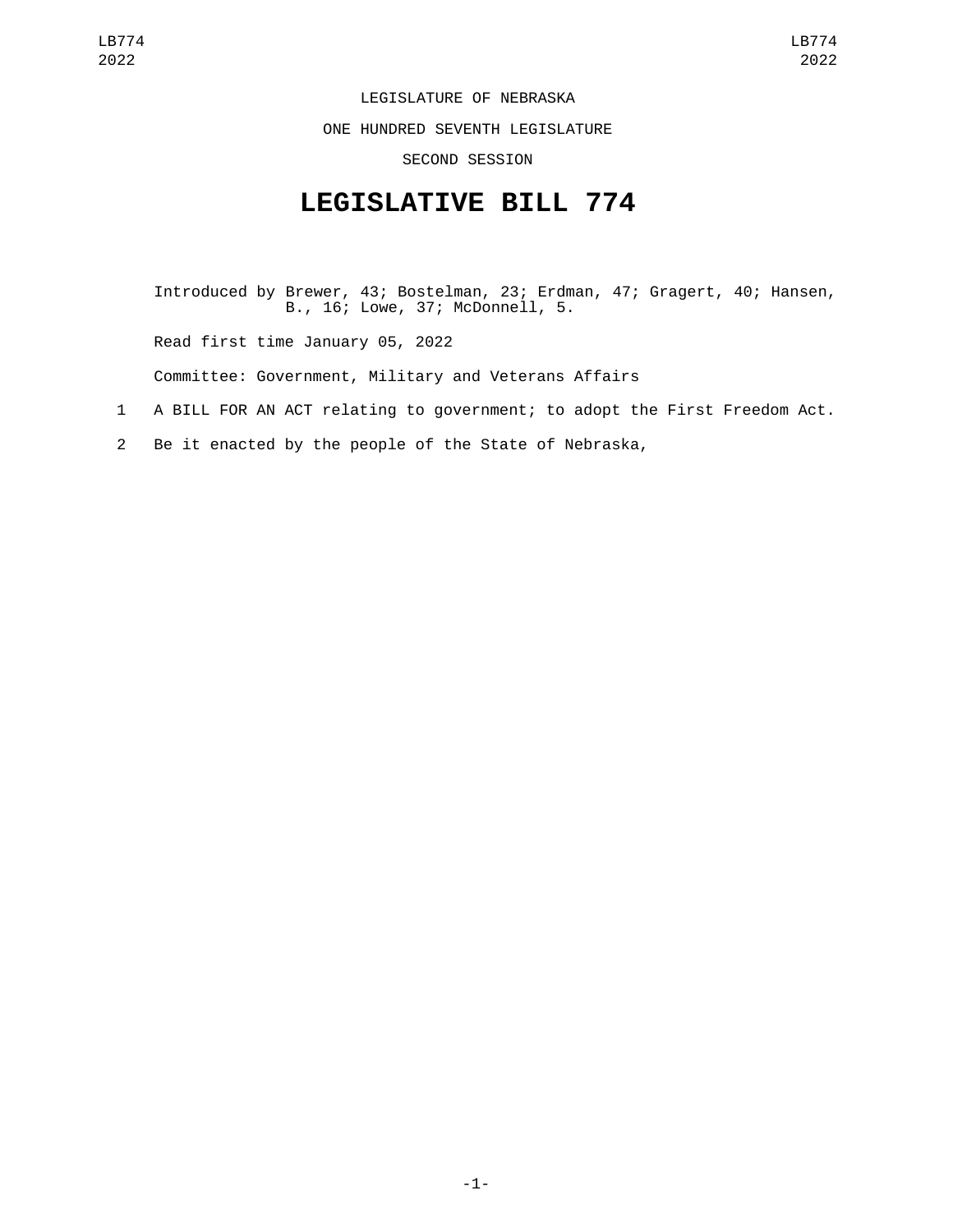| LB774<br>2022    | LB774<br>2022                                                             |
|------------------|---------------------------------------------------------------------------|
| $\mathbf{1}$     | Section 1. Sections 1 to 5 of this act shall be known and may be          |
| $\overline{2}$   | cited as the First Freedom Act.                                           |
| 3                | Sec. 2. For purposes of the First Freedom Act:                            |
| $\overline{4}$   | Exercise of religion means the practice or observance<br>(1)<br>0f        |
| 5                | and includes, but is not limited to, any action that is<br>religion       |
| 6                | motivated by a sincerely held religious belief, whether or not the        |
| $\overline{7}$   | exercise is compulsory or central to a larger system of religious belief; |
| 8                | any individual, association, partnership,<br>(2)<br>Person<br>means       |
| $\boldsymbol{9}$ | corporation, church, religious institution, estate, trust, foundation, or |
| 10               | other legal entity;                                                       |
| 11               | (3) Religious organization means:                                         |
| 12               | (a) A house of worship;                                                   |
| 13               | (b) A religious group, a corporation, an association, an educational      |

 institution, a ministry, an order, a society, or a similar entity, regardless of whether it is integrated or affiliated with a church or 16 other house of worship; or

 (c) An officer, owner, employee, manager, religious leader, clergy, or minister of an entity or organization described in subdivision (3)(a) 19 or (b) of this section;

 (4) Religious services means a meeting, gathering, or assembly of two or more persons organized by a religious organization for the purpose of worship, teaching, training, providing educational services, conducting religious rituals, or other activities that are deemed 24 necessary by the religious organization for the exercise of religion;

 (5) State action means the implementation or application of any law, including, but not limited to, state and local laws, ordinances, rules, regulations, and policies, whether statutory or otherwise, or other action by the state or any political subdivision thereof and any local government, municipality, instrumentality, or public official authorized 30 by state or local law; and

(6)(a) Substantial burden means any action that directly or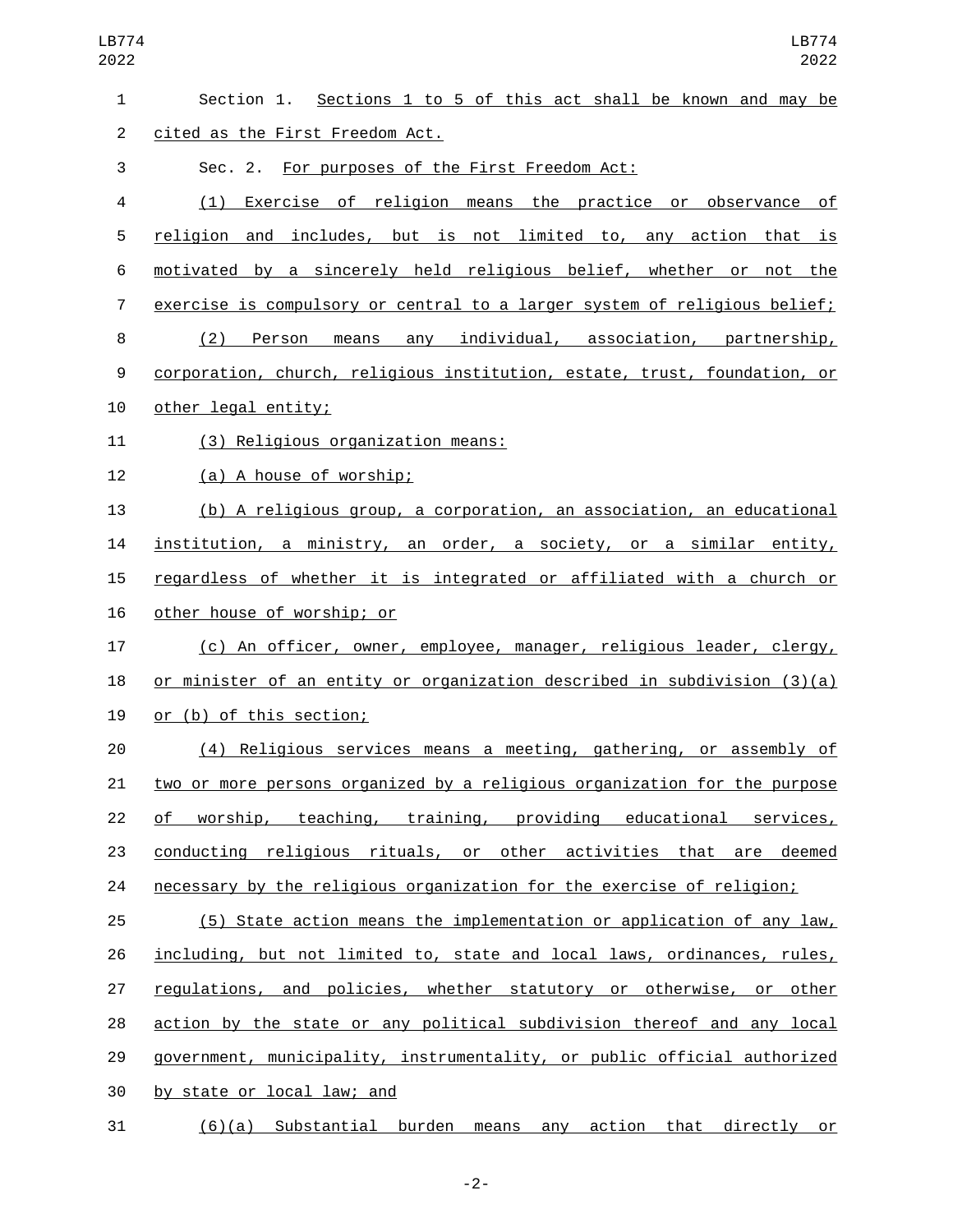indirectly constrains, inhibits, curtails, or denies the exercise of 2 religion by any person or compels any action contrary to a person's 3 exercise of religion. (b) Substantial burden includes, but is not limited to, withholding benefits, imposing criminal, civil, or administrative penalties or damages, or exclusion from governmental programs or access to 7 governmental facilities. Sec. 3. (1) State action shall not substantially burden a person's right to the exercise of religion, even if the burden results from a rule of general applicability, unless it is demonstrated that applying the burden to that person's exercise of religion in this particular instance: (a) Is essential to further a compelling governmental interest; and (b) Is the least restrictive means of furthering that compelling 14 governmental interest. (2) State action shall not restrict a religious organization from operating or engaging in religious services during a state of emergency to a greater extent than it restricts non-religious organizations or 18 businesses. (3)(a) Except as provided in subdivision (3)(b) of this section, this section shall not prohibit state action from requiring religious organizations to comply with neutral and generally applicable health, safety, or occupancy requirements issued by a local government, the state, or the federal government that are applicable to all organizations 24 and businesses. (b) State action, taken to enforce any health, safety, or occupancy requirement, that imposes a substantial burden on a religious service, is 27 subject to subsection (1) of this section. Sec. 4. (1) A person whose exercise of religion or religious service has been burdened or restricted, or is likely to be burdened or restricted, in violation of the First Freedom Act, may bring a civil action or assert such violation or impending violation as a defense in a